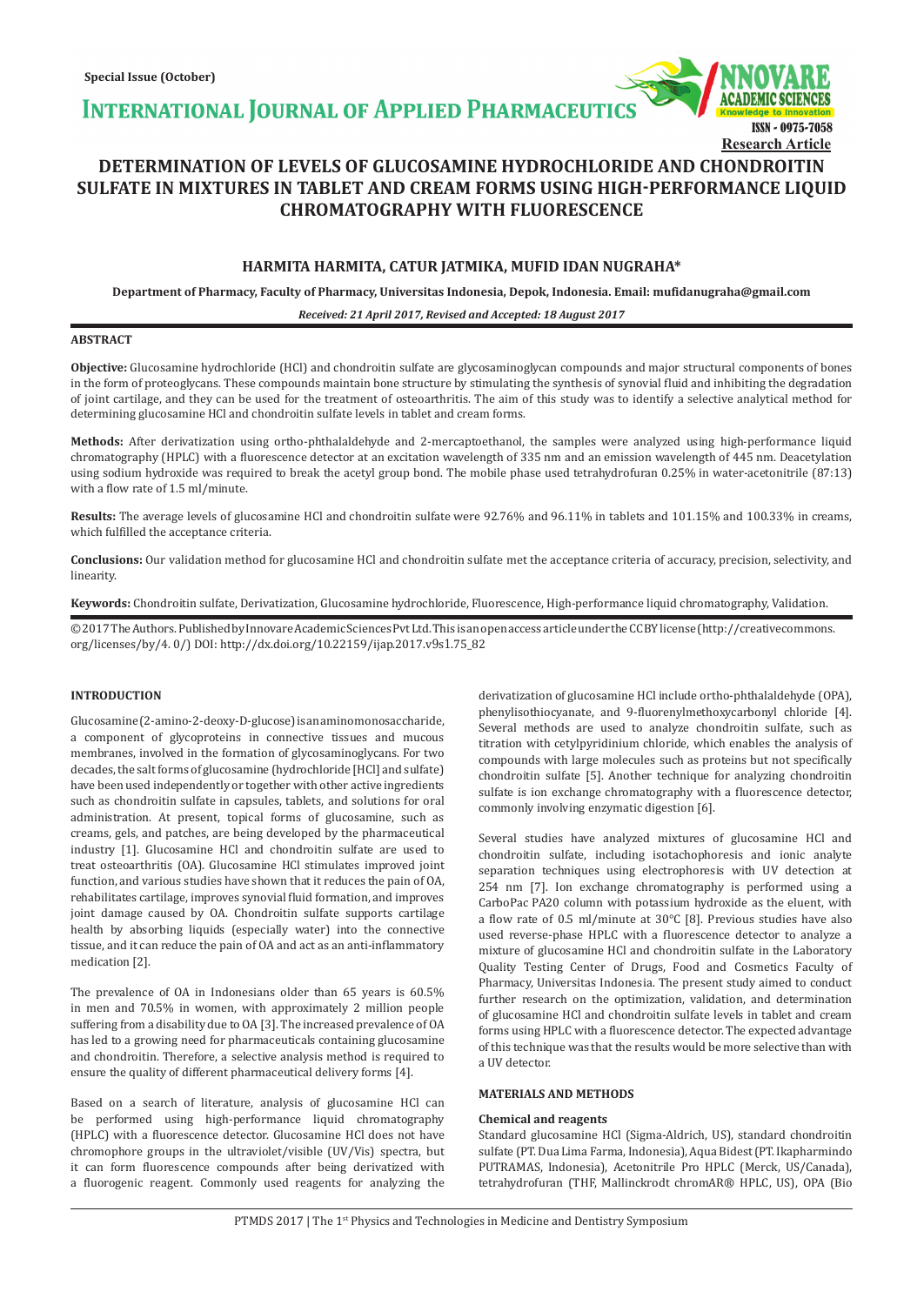Basic Inc., Canada), 2-mercaptoethanol (Merck, US/Canada), boric acid (Merck, US Canada), and NaOH (Merck, US Canada); Methanol Pro HPLC (Merck, US Canada), hydrochloric acid (Merck, US Canada), and dichloromethane (Merck, US/Canada).

# **Samples**

Caplet Viostin DS® (Pharos, Indonesia) and Flexamine Cream® (Novell Pharmaceutical, Indonesia) were used.

#### **Instruments**

LC-20AT (Shimadzu, Japan) equipped with a pump, YMC-Triart® C18 column (250 × 4.6 mm, 5μm), 20A RF fluorescence detector (Shimadzu, Japan), manual injector, data processor, HPLC syringes (SGE, Australia), centrifuge (Kubota, Japan), vortex (Thermo Scientific, US), micropipettes (Eppendorf, Germany), 0.45 μm filter membranes, analytical balance, ultrasonic cleaner (Elma Elmasonic S40H, Germany), and glass tools.

#### **Chromatography system**

This study implemented HPLC equipped with a pump, a C18 column, and a fluorescence detector at  $\lambda_{\text{av}}$ =335 nm and  $\lambda_{\text{em}}$ =445 nm. Mobile phase THF in water-acetonitrile (87:13) was used at a flow rate of 1.5 ml/minute.

#### **Preparation of standard solutions**

#### *Standard solution of glucosamine HCl*

Standard glucosamine HCl was weighed at 50 mg, then diluted with 10 ml of methanol:water (2:1), and Aqua Bidest was added up to 50 ml. This was diluted to obtain a concentration of 10 μg/ml.

# *Standard solution of chondroitin sulfate*

The chondroitin sulfate standard was weighed at 50 mg, then 10 ml of NaOH 6N was added to a 100 ml glass beaker. This was heated at 60°C for 30 minutes with stirring until homogenized, cooled, and then neutralized to pH 7 with HCl 2N. It was then diluted with 10 mL of methanol:water (2:1), Aqua Bidest was added up to 50 mL, and the mixture was diluted to obtain a concentration of 100 μg/ml.

#### *Preparation of tablet sample solution*

Ten tablets were obtained and weighed to calculate the average mass; then the tablets were crushed into a homogeneous powder. The tablets were equivalent to ±100 mg.

## *Sample preparation of glucosamine HCl*

Tablet samples were weighed to ±216 mg and diluted with 10 ml of methanol:water (2:1). The solution was centrifuged at 3500 rpm for 10 minutes, 5 ml of dichloromethane was added, and the solution was shaken for 5 minutes, then allowed to separate. The water layer was filtered with 0.45 μm filter membranes. Aqua Bidest was added and diluted to a certain concentration.

#### *Sample preparation of chondroitin sulfate*

Tablet samples were weighed to ±265 mg, then placed with 10 mL of NaOH 6N in a 100 ml glass beaker. This was heated at 60°C for 30 minutes with stirring, cooled, neutralized to pH 7 with HCl 2N, then diluted with 10 ml of methanol:water (2:1). The solution was centrifuged at 3500 rpm for 10 minutes, and 5 mL dichloromethane was added. The solution was shaken for 5 minutes, then allowed to separate. The water layer was filtered with a 0.45 μm filter membrane, then Aqua Bidest was added and diluted to a certain concentration.

# *Preparation of cream sample solution*

# Sample preparation of glucosamine HCl

The cream was weighed out in equivalents of ±250 mg, then dissolved in 10 ml of methanol:water (2:1) and the solution was centrifuged at 3500 rpm for 10 minutes. Next, 5 ml of dichloromethane was added and the solution was shaken for 5 minutes, then allowed to separate. The water layer was filtered with a 0.45 μm filter membrane, and then Aqua Bidest was added and diluted to a certain concentration.

# Sample preparation of chondroitin sulfate

The cream was weighed in equivalents of  $\pm 5$  g and then added to 10 ml of NaOH 6N in a 100 ml glass beaker. This was heated at 60°C for 30 minutes with stirring, then cooled and neutralized to pH 7 with 2N HCl. The solution was then diluted with 10 ml of methanol:water (2:1) and centrifuged at 3500 rpm for 10 minutes. Next, 5 ml of dichloromethane was added and the solution was shaken for 5 minutes, and then allowed to separate. The water layer was filtered with a 0.45 μm filter membrane, and then Aqua Bidest was added and diluted to a certain concentration.

#### Derivatization

Pipettes of 100 μl of standard solutions of glucosamine HCl and chondroitin sulfate were placed in a vial at a concentration of 100 μg/ml, 50 μl of OPA/2-ME reagent was added, and the mixture was homogenized with a vortex for 20 seconds. This was allowed to react for 2 minutes and was then analyzed with the HPLC system (Figs. 1 and 2).

#### **RESULTS AND DISCUSSION**

Analyses of glucosamine HCl and chondroitin sulfate levels were performed with pre-column derivatization using OPA with the addition of 2-mercaptoethanol (2-ME). Both of these form fluorescent compounds that can be detected. OPA/2-ME is commonly used as a reagent to improve the detection of amino acids. It reacts with the primary amine group substrate to form isoindole derivatives with high molar absorptivity of UV light (chromophores) or fluorescence groups (fluorophores). Glucosamine has primary amine groups  $(NH_2)$  that can be derivatized with OPA/2-ME, while chondroitin has an acetyl group on the amine. Thus, NaOH is used to break the bond between the acetyl group  ${\rm (CUCH}_{\rm 3}{\rm )}$ and the nitrogen atom to form primary amine groups  $(NH_2)$  [9,10].

#### **Optimization of derivatization reagent volume and incubation time**

Experiments were conducted to determine the volume of OPA/2-ME reagents required to produce optimum and stable derivatives (Table 1). Volumes of 25 μl, 50 μl, and 100 μl were analyzed, and the 50 μl volume showed larger peak areas and was more stable in both compounds. Derivatization produces perfect derivative compounds, so the analyte must be incubated after derivatization at a specific time (Table 2).

**Table 1: Optimization of derivatization reagent volume**

| Volume (µl) | Area $(\mu v/s)$       |                     |  |  |  |  |
|-------------|------------------------|---------------------|--|--|--|--|
|             | <b>Glucosamine HCI</b> | Chondroitin sulfate |  |  |  |  |
| 25          | 40172900               | 1448830             |  |  |  |  |
|             | 45389489               | 2034847             |  |  |  |  |
|             | 40131451               | 2013597             |  |  |  |  |
| 50          | 41932818               | 2261195             |  |  |  |  |
|             | 41751503               | 2120182             |  |  |  |  |
|             | 40008905               | 1920195             |  |  |  |  |
| 100         | 27697397               | 1407211             |  |  |  |  |
|             | 27726704               | 1117807             |  |  |  |  |
|             | 29130675               | 993686              |  |  |  |  |

HCl: Hydrochloride

#### **Table 2: Incubation times**

| Time (minutes) | Area                   |                            |  |  |  |
|----------------|------------------------|----------------------------|--|--|--|
|                | <b>Glucosamine HCl</b> | <b>Chondroitin sulfate</b> |  |  |  |
|                | 36067148               | 1169841                    |  |  |  |
| 5              | 33926297               | 1225551                    |  |  |  |
| 10             | 34540488               | 1329426                    |  |  |  |

HCl: Hydrochloride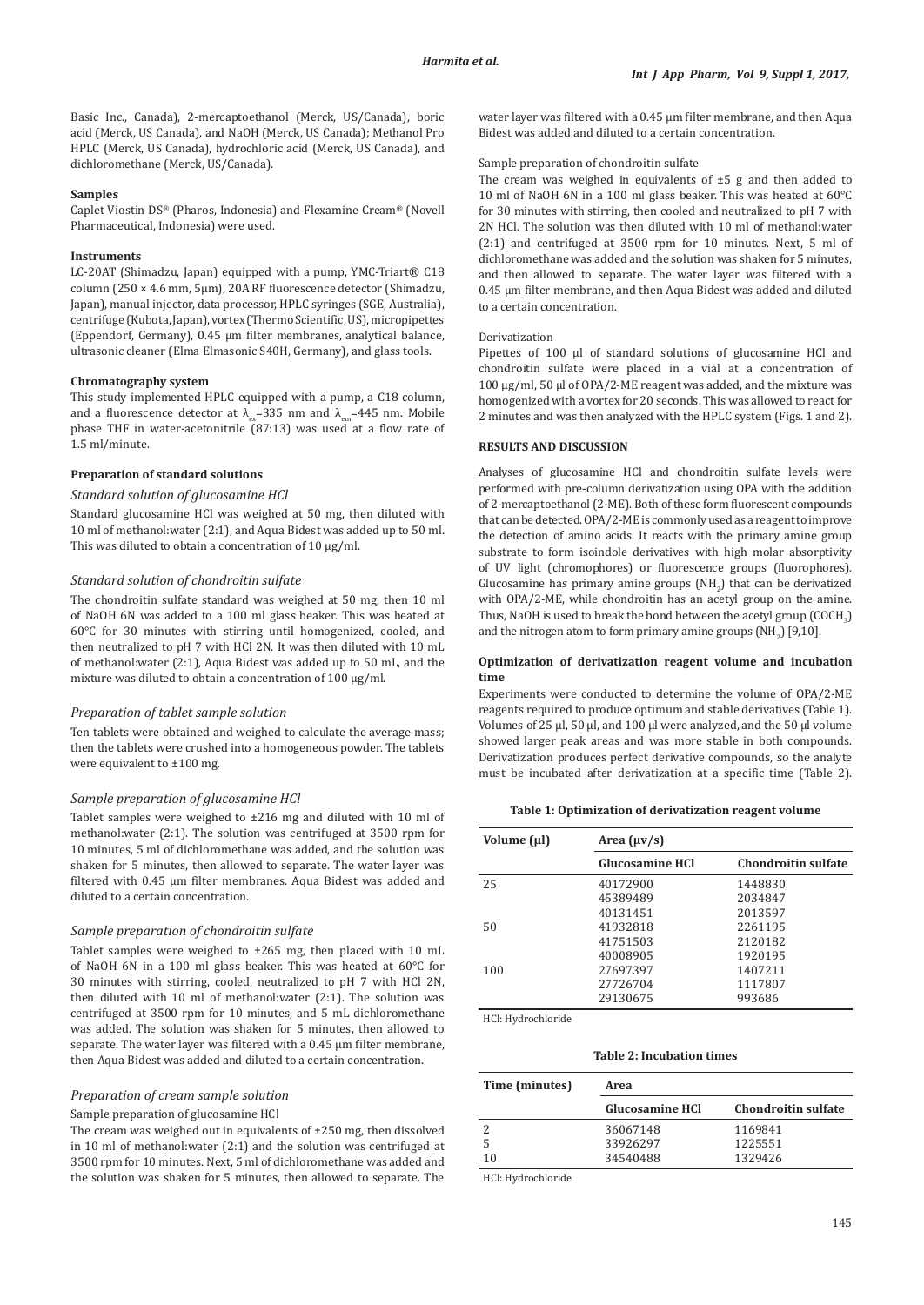

**Fig. 1: Derivatization reaction of glucosamine hydrochloride [11,12]**



**Fig. 2: Derivatization reaction of chondroitin sulfate [10]**

Derivatization was compared at 2, 5, and 10 minutes, and the results showed that the optimum derivatization time was 2 minutes.

#### **Chromatography optimization**

The following parameters were optimized, among others: Column type, mobile phase composition, flow rate, injection volume, and injection method. The selected column was the YMC-Triart® C18 (250 × 4.6 mm, 5 μm). The injection method was manual, and the injection volume was 20 μl. Optimization of the mobile phase was performed by isocratic elution by changing the ratio of the mobile phase (THF 0.25% in wateracetonitrile) with the composition ratio (70:30, 80:20, 85:15, 87:13, 89:11, and 95:5), at a flow rate of 1.5 ml/minute. Two injections were performed. The results for optimization of mobile phase and flow rate are shown in Tables 3 and 4.

#### **Validation**

#### *Linearity and range*

The calibration curve consisted of a minimum six standard solutions in a linear range of 5-80 μg/mL for glucosamine HCl and 100-1000 μg/ml for chondroitin sulfate. Linearity was used to observe whether the results were directly or mathematically proportional to the analyte concentration of a sample in a given range. Linearity met the acceptance criteria if the correlation (r) was  $\geq$ 0.99 [11]. The results are shown in Table 5.

# *Limits of detection (LOD) and limits quantitation (LOQ)*

The LOD and LOQ are important for determining the lower concentration limit of a substance that can still be determined accurately and precisely. The LOD and LOQ for glucosamine HCl and chondroitin sulfate were calculated statistically through the line of linear regression from the calibration curve. LOD and LOQ values for glucosamine HCl and chondroitin sulfate are shown in Table 6.

# *Selectivity*

The results of 20 μl injections of a placebo solution (matrix tablets and creams) were analyzed under the selected optimum conditions. There was no interference in compound's retention times, which proves that the analytical methods were selective for the glucosamine HCl and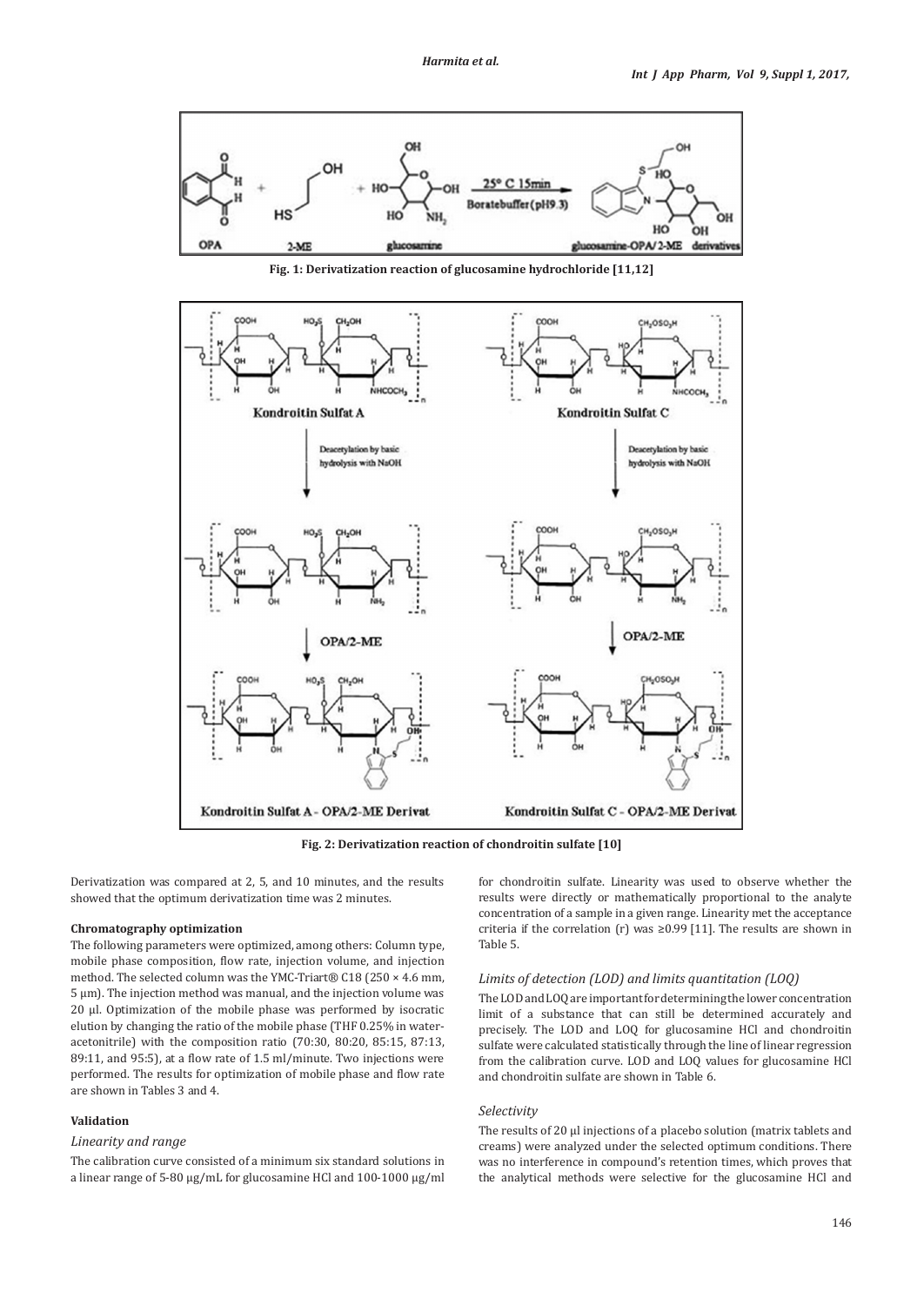#### **Table 3: Optimization of mobile phase composition**

| Mobile phase THF 0.25% in<br>water-acetonitrile | Retention<br>time (minutes) |                          | <b>Tf</b>                |                          | <b>HETP</b>              |                          | plates $(N)$             | Number of theoretical    | R      |
|-------------------------------------------------|-----------------------------|--------------------------|--------------------------|--------------------------|--------------------------|--------------------------|--------------------------|--------------------------|--------|
|                                                 | G                           | K                        | G                        | $\bf K$                  | G                        | $\bf K$                  | G                        | K                        |        |
| (70:30)                                         | $\overline{\phantom{0}}$    |                          | $\overline{\phantom{a}}$ | $\overline{\phantom{a}}$ |                          | $\overline{\phantom{a}}$ | $\overline{\phantom{a}}$ | ٠                        |        |
|                                                 | $\overline{\phantom{a}}$    | $\overline{\phantom{a}}$ | $\overline{\phantom{a}}$ | $\overline{\phantom{a}}$ | $\overline{\phantom{a}}$ | $\overline{\phantom{a}}$ | $\overline{\phantom{a}}$ | -                        |        |
| (80:20)                                         | 18.440                      | 28.456                   | 1.020                    | 1.024                    | $2.33 \times 10^{-3}$    | $1.96 \times 10^{-3}$    | 10740                    | 12743                    | 11.646 |
|                                                 | 18.026                      | 27.674                   | 1.156                    | 1.173                    | $2.78 \times 10^{-3}$    | $2.68 \times 10^{-3}$    | 9001                     | 9317                     | 10.120 |
| (85:15)                                         | 15.922                      | 17.614                   | 1.480                    | 1.271                    | $3.03 \times 10^{-3}$    | $3.76 \times 10^{-3}$    | 8238                     | 6650                     | 2.161  |
|                                                 | 19.088                      | 21.181                   | 1.421                    | 1.273                    | $3.12 \times 10^{-3}$    | $4.52 \times 10^{-3}$    | 8007                     | 5537                     | 2.101  |
| (87:13)                                         | 17.235                      | 22.247                   | 1.687                    | 1.277                    | $2.96 \times 10^{-3}$    | $4.43 \times 10^{-3}$    | 8441                     | 5641                     | 5.180  |
|                                                 | 16.603                      | 21.642                   | 1.535                    | 1.133                    | $3.17 \times 10^{-3}$    | $5.54 \times 10^{-3}$    | 7884                     | 4511                     | 4.948  |
| (89:11)                                         | 23.379                      | 35.332                   | 1.639                    | 1.296                    | $2.93 \times 10^{-3}$    | $5.50 \times 10^{-3}$    | 8531                     | 4543                     | 7.689  |
|                                                 | 23.628                      | 35.573                   | 1.643                    | 1.191                    | $2.85 \times 10^{-3}$    | $5.54 \times 10^{-3}$    | 8782                     | 4513                     | 7.641  |
| (95:5)                                          | 72.764                      |                          | 1.093                    | $\overline{\phantom{a}}$ | $2.57 \times 10^{-3}$    | $\overline{\phantom{0}}$ | 9730                     | $\overline{\phantom{0}}$ |        |
|                                                 | 71.313                      |                          | 1.122                    | $\overline{\phantom{a}}$ | $2.15 \times 10^{-3}$    | $\overline{\phantom{a}}$ | 11648                    | $\overline{a}$           |        |

G: Glucosamine HCl, K: Chondroitin sulfate, R: Resolution, THF: Tetrahydrofuran, HETP: Height equivalent totheoretical plate, Tf: Tailing factor, HCl: Hydrochloride

# **Table 4: Optimization of flow rate**

| Flow rate (ml/minutes) | Retention<br>time (minutes) |        | <b>Tailing</b> | <b>HETP</b><br>Number of theoretical<br>factor (Tf)<br>plates (N) |                       |                       |       |       |       |
|------------------------|-----------------------------|--------|----------------|-------------------------------------------------------------------|-----------------------|-----------------------|-------|-------|-------|
|                        |                             |        |                |                                                                   |                       |                       |       |       |       |
| 1/2                    | 23.695                      | 32.111 | 1.116          | 1.073                                                             | $2.14 \times 10^{-3}$ | $2.44 \times 10^{-3}$ | 11696 | 10255 | 7.846 |
| 1/5                    | 18.837                      | 25.755 | 1.072          | 1.013                                                             | $2.62 \times 10^{-3}$ | $2.66 \times 10^{-3}$ | 9540  | 9402  | 7.545 |

G: Glucosamine HCl, K: Chondroitin sulfate, R: Resolution, HCl: Hydrochloride

#### **Table 5: Linearity of glucosamine HCl and chondroitin sulfate**

| <b>Solution</b>                        | a (intercept)            | b (slope)        | R                |
|----------------------------------------|--------------------------|------------------|------------------|
| Glucosamine HCl<br>Chondroitin sulfate | $-9714206$<br>$-1457766$ | 3418646<br>21894 | 0.9989<br>0.9988 |
| HCL: Hydrochloride                     |                          |                  |                  |

| Table 6: LOD and LOO values |                     |                      |  |  |  |
|-----------------------------|---------------------|----------------------|--|--|--|
| Solution                    | $LOD$ ( $\mu$ g/ml) | $L OQ$ ( $\mu$ g/ml) |  |  |  |
| Glucosamine HCl             | 5.51                | 18.38                |  |  |  |
| Chondroitin sulfate         | 154.81              | 516.02               |  |  |  |

LOD: Limits of detection, LOQ: Limits quantitation

Chondroitin sulfate

# **Table 7: Accuracy and precision of glucosamine HCl detection in tablet form**

| $X$ (ppm) | <b>SD</b> | CV(%) | Recovery (%) |
|-----------|-----------|-------|--------------|
| 25.33     |           |       | 98.93        |
| 25.84     | 0.26      | 1.01  | 100.94       |
| 25.65     |           |       | 100.18       |
| 31.98     |           |       | 99.93        |
| 32.08     | 0.06      | 0.20  | 100.26       |
| 32.09     |           |       | 100.28       |
| 37.81     |           |       | 98.48        |
| 37.94     | 0.10      | 0.27  | 98.81        |
| 37.74     |           |       | 98.27        |
|           |           |       |              |

C: Concentration, X: Measurable concentration, SD: Standard deviation; CV: Coefficient of variation, HCL: Hydrochloride

chondroitin sulfate derivatives. The chromatograms of selectivity can be seen in Figs. 3 and 4, and the chromatogram of the standard solution is shown in Fig. 5.

## *Accuracy and precision*

Accuracy is a measure of the closeness of the test result or the average value of the set of data against the true value. In this study, we used the



**Fig. 3: Chromatogram of selectivity for tablet placebo**



**Fig. 4: Chromatogram of selectivity for cream placebo**

spiked placebo recovery method with a range of concentrations at 80%, 100%, and 120% (three replicas per concentration). The accuracy met the acceptance criteria if the recovery value was 98-100%. Precision or repetition tests were measured by calculating the coefficient of variation (%CV) data of three replicas for each concentration. The acceptance criteria of CV were 2% (≤2%) [12]. The results are shown in Tables 7-10.

# *Assay*

The validated method was used to analyze two samples on the market containing glucosamine HCl and chondroitin sulfate. Levels were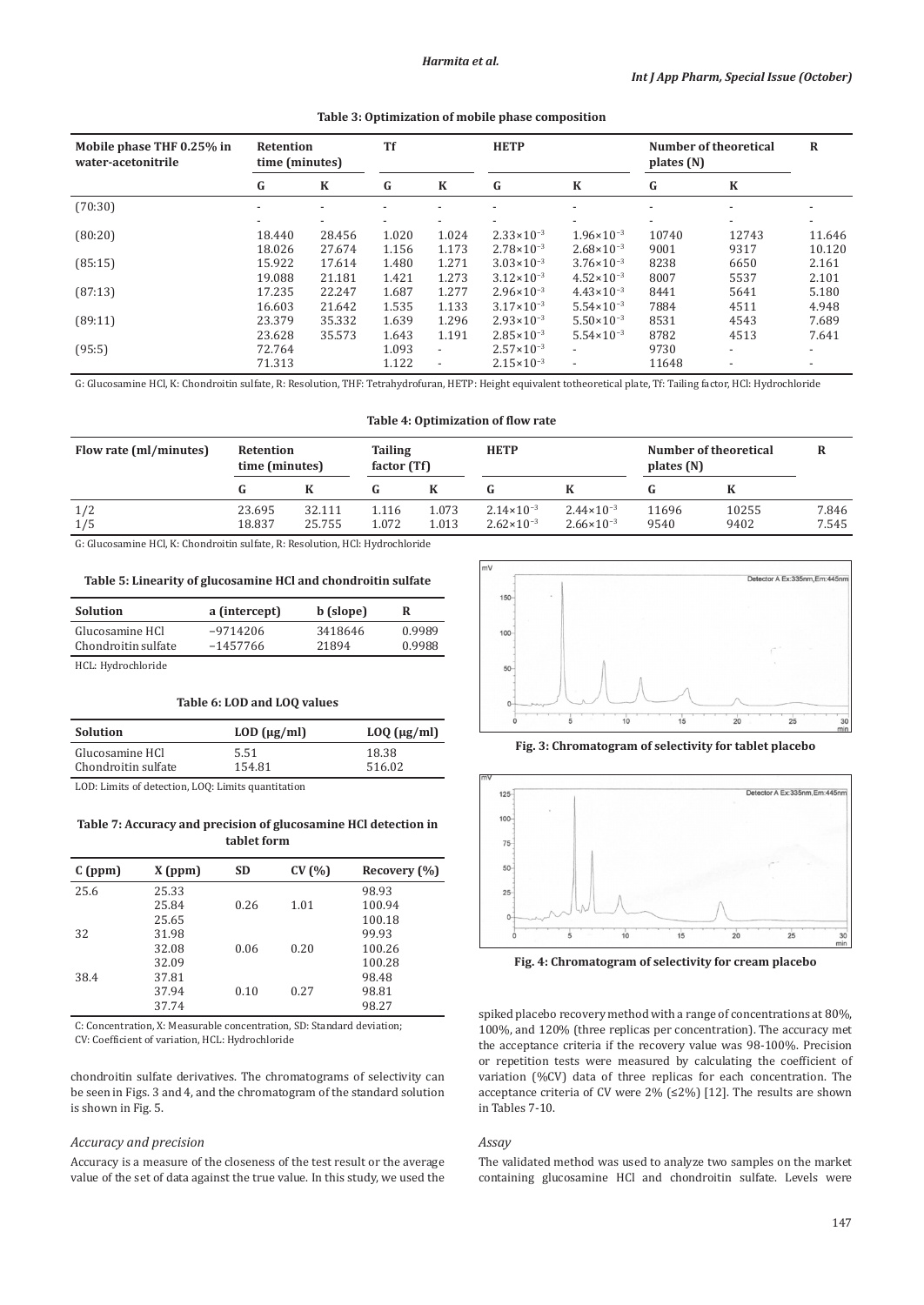calculated using the onepoint measurement method. The average levels of glucosamine HCl and chondroitin sulfate in tablet form were

**Table 8: Accuracy and precision of chondroitin sulfate detection in tablet form**

| C(ppm) | $X$ (ppm) | <b>SD</b> | CV(% ) | Recovery (%) |
|--------|-----------|-----------|--------|--------------|
| 640    | 646.90    |           |        | 101.08       |
|        | 652.25    | 7.34      | 1.14   | 101.91       |
|        | 637.75    |           |        | 99.65        |
| 800    | 806.41    |           |        | 100.80       |
|        | 800.15    | 6.01      | 0.75   | 100.02       |
|        | 812.17    |           |        | 101.52       |
| 960    | 841.08    |           |        | 98.03        |
|        | 970.69    | 17.95     | 1.87   | 101.10       |
|        | 973.52    |           |        | 101.41       |

C: Concentration, X: Measurable concentration, SD: Standard deviation, CV: Coefficient of variation

# **Table 9: Accuracy and precision of glucosamine HCl detection in cream form**

| C(ppm) | $X$ (ppm) | <b>SD</b> | CV(%) | Recovery (%) |
|--------|-----------|-----------|-------|--------------|
| 32     | 32.59     |           |       | 101.84       |
|        | 32.33     | 0.13      | 0.40  | 101.02       |
|        | 32.45     |           |       | 101.42       |
| 40     | 40.60     |           |       | 101.50       |
|        | 40.43     | 0.15      | 0.36  | 101.07       |
|        | 40.31     |           |       | 100.77       |
| 48     | 48.51     |           |       | 101.07       |
|        | 48.59     | 0.13      | 0.27  | 101.22       |
|        | 48.34     |           |       | 100.70       |

C: Concentration; X: Measurable concentration; SD: Standard deviation; CV: Coefficient of variation, HCL: Hydrochloride

# **Table 10: Accuracy and precision of chondroitin sulfate detection in cream form**

| C(ppm) | $X$ (ppm) | <b>SD</b> | CV(%) | Recovery (%) |
|--------|-----------|-----------|-------|--------------|
| 320    | 322.63    |           |       | 100.82       |
|        | 322.89    | 0.92      | 0.28  | 100.90       |
|        | 321.19    |           |       | 100.37       |
| 400    | 392.10    |           |       | 98.03        |
|        | 393.58    | 2.47      | 0.63  | 98.40        |
|        | 396.93    |           |       | 99.23        |
| 480    | 478.65    |           |       | 99.72        |
|        | 480.00    | 0.95      | 0.20  | 100.00       |
|        | 480.49    |           |       | 100.10       |

C: Concentration; X: Measurable concentration; SD: Standard deviation; CV: Coefficient of variation

 $mV$ Detector A Ex:335nm, Em:445n  $1250$ 1000 750 500

92.76% and 96.11%, respectively. In cream form, the average levels of glucosamine HCl and chondroitin sulfate were 101.15% and 100.33%, respectively. The results are shown in Tables 11-14. Chromatogram

samples are shown in Figs. 6 and 7.

250



**hydrochloride and chondroitin sulfate**



**Fig. 6: Chromatogram of tablet sample**



**Fig. 7: Chromatogram of cream sample**

**Table 11: Determination of glucosamine HCl levels in tablet form**

| C(ppm) | Standard area of glucosamine HCl | Sample area of glucosamine HCl      | Measurable<br>concentration (ppm) | Measurable<br>concentration (%) |
|--------|----------------------------------|-------------------------------------|-----------------------------------|---------------------------------|
| 20     | 110857856                        | 107179978<br>100539254<br>100793341 | 19.34<br>18.14<br>18.18           | 96.68<br>90.69<br>90.92         |

C: Concentration, HCL: Hydrochloride

# **Table 12: Determination of chondroitin sulfate levels in tablet form**

| C(ppm) | Standard area of chondroitin sulfate | Sample area of chondroitin sulfate | Measurable<br>concentration (ppm) | Measurable<br>concentration (%) |
|--------|--------------------------------------|------------------------------------|-----------------------------------|---------------------------------|
| 600    | 2585195                              | 2489213<br>2508669                 | 577.72<br>582.24                  | 96.29<br>97.04                  |
|        |                                      | 2455966                            | 570.01                            | 95.00                           |

C: Concentration

148